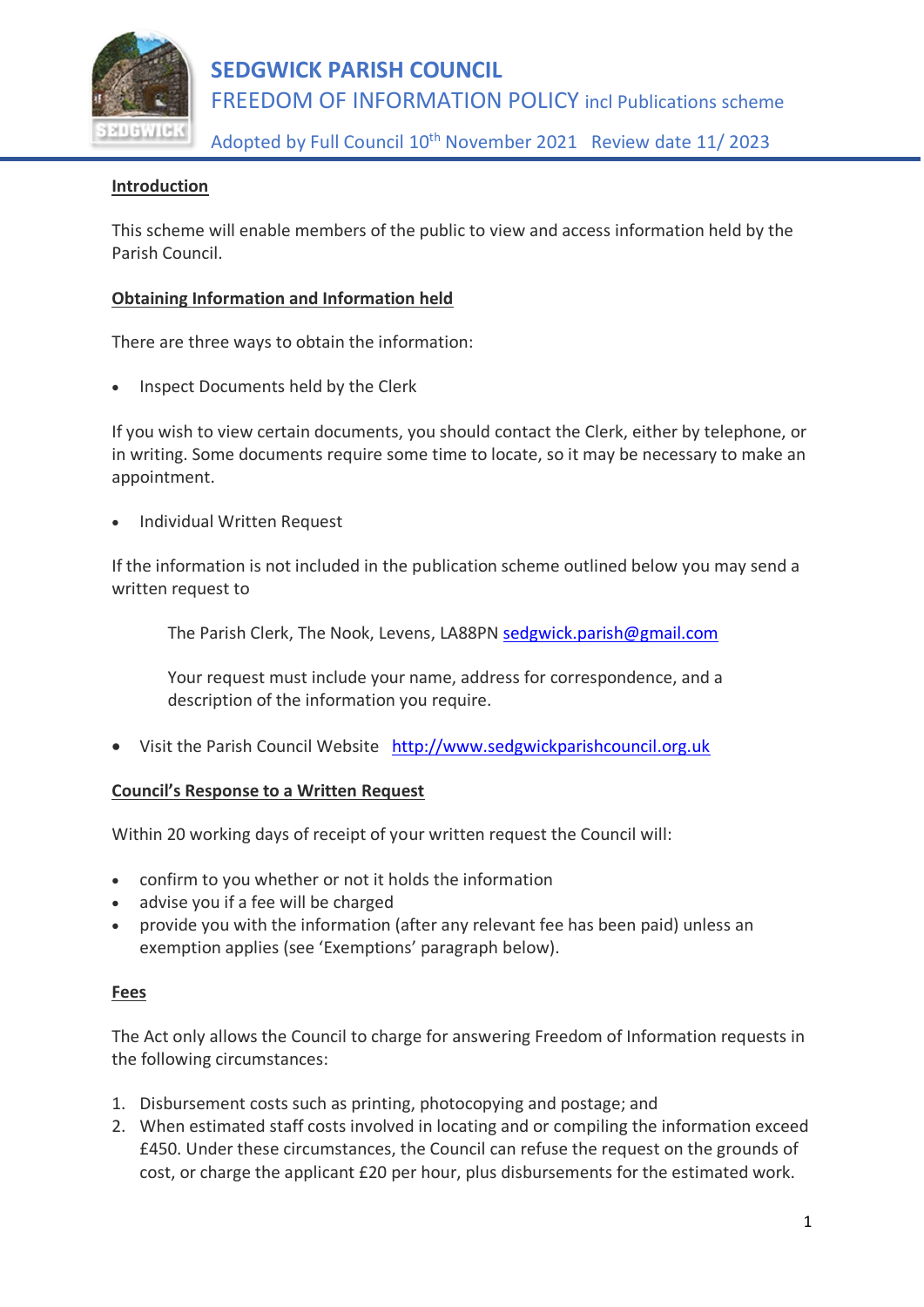

## **SEDGWICK PARISH COUNCIL** FREEDOM OF INFORMATION POLICY incl Publications scheme

Adopted by Full Council 10<sup>th</sup> November 2021 Review date 11/2023

For the majority of requests, or a series of requests from the same applicant within a 12 month period, it is expected that the charge for locating and compiling information will be less than £450 and therefore, except for disbursement costs, no reimbursement can be sought. However, where costs are estimated to exceed £450 (based on an hourly charge-out rate of £20), the Council can decide to:

- refuse the request; or
- comply with the request and charge for allowable costs as prescribed in the regulations; or
- comply with the request free of charge.

If the estimated cost of a request is more than £450, and it is decided to release the information and make a charge for the information then:

- A fee notice will be sent to the applicant requesting the appropriate fee.
- The request will not be answered until the fee has been received.
- If the actual cost of completing the request is more than the estimate then the Council will incur the additional cost.
- Where the cost is less than the estimated cost then the difference will be refunded to the applicant.

For disbursements costs, it is proposed that the Council will charge 10p per sheet for photocopying and printing documents, and recover the actual cost of postage or any other transmission costs from the applicant.

### **Exemptions**

Some information may not be provided by the Council as there are 23 exemptions in the Freedom of Information Act, for example, personal data about individuals which is protected by the Data Protection Act, or commercially confidential information.

### **Further Help**

If you need help in accessing information from the Council under the Freedom of Information Act, please contact the Parish Clerk (address as before). You will also find more detailed guidance on the website of the Information Commissioner.

### **Complaints**

If you are dissatisfied with the response from the Council then you should put your complaint in writing to the Clerk at the address above. If you are still dissatisfied, you may contact the Information Commissioner at: Information Commissioner's Office, Wycliffe House, Water Lane, Wilmslow, Cheshire SK9 5AF.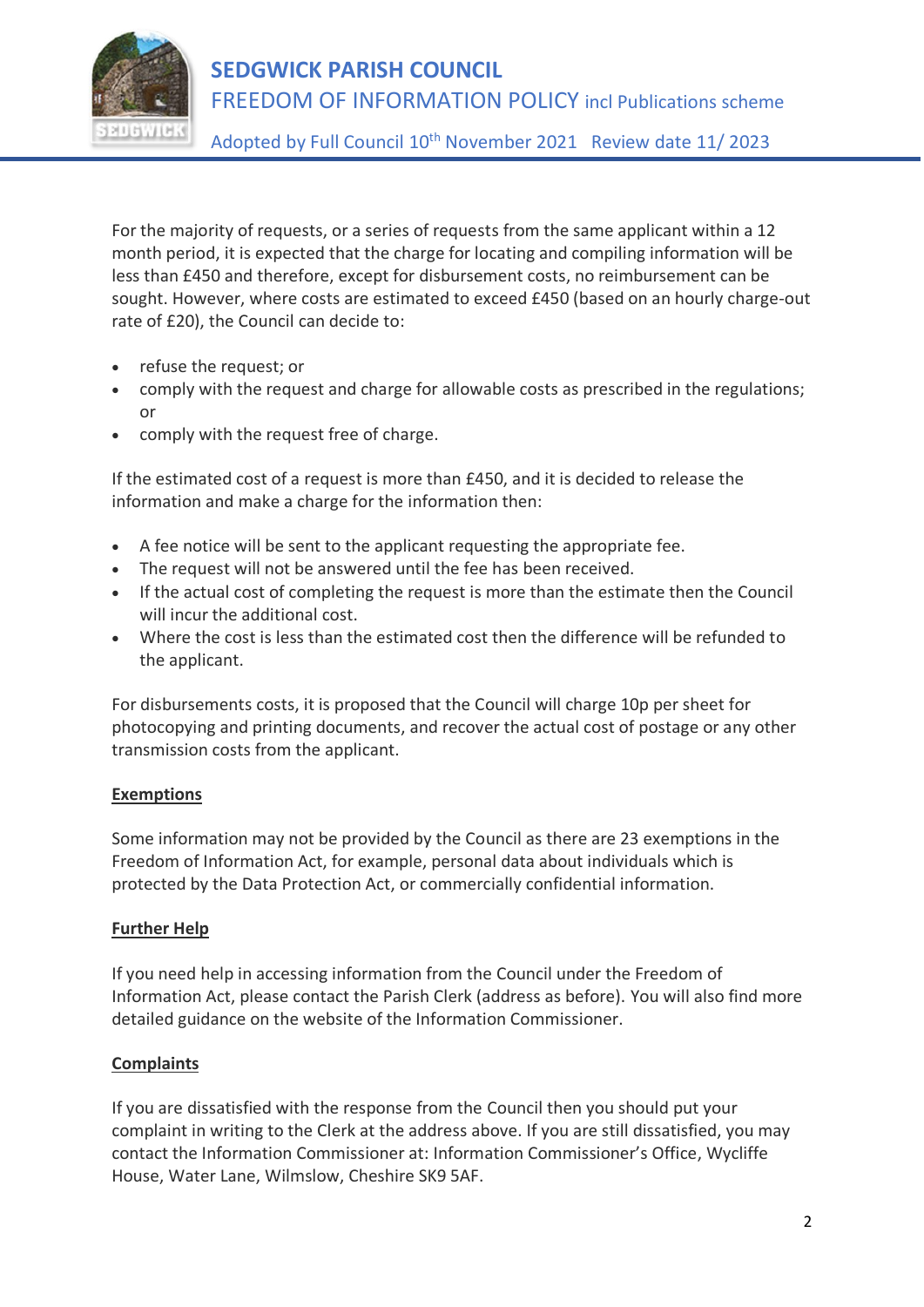

FREEDOM OF INFORMATION POLICY incl Publications scheme

Adopted by Full Council 10th November 2021 Review date 11/ 2023

| Information to be published                                    | How the information can be | Cost          |
|----------------------------------------------------------------|----------------------------|---------------|
|                                                                | obtained                   |               |
| Class1 - Who we are and what we do                             |                            |               |
| Who's who on the Council and its Committees*                   | Email                      | Free          |
|                                                                | Hard copy                  | 10p per sheet |
| Contact details for Parish Clerk and Council members*          | Email                      | Free          |
|                                                                | Hard copy                  | 10p per sheet |
| Class 2 – What we spend and how we spend it                    |                            |               |
| Annual return form and report by auditor*                      | Email                      | Free          |
|                                                                | Hard copy                  | 10p per sheet |
| Finalised budget*                                              | Email                      | Free          |
|                                                                | Hard copy                  | 10p per sheet |
| Precept                                                        | Email                      | Free          |
|                                                                | Hard copy                  | 10p per sheet |
| <b>Financial Standing Orders and Regulations</b>               | Email                      | Free          |
|                                                                | Hard copy                  | 10p per sheet |
| Grants given and received                                      | Email                      | Free          |
|                                                                | Hard copy                  | 10p per sheet |
| List of current contracts awarded if any and value of contract | Email                      | Free          |
|                                                                | Hard copy                  | 10p per sheet |
| Members' allowances and expenses                               | Email                      | Free          |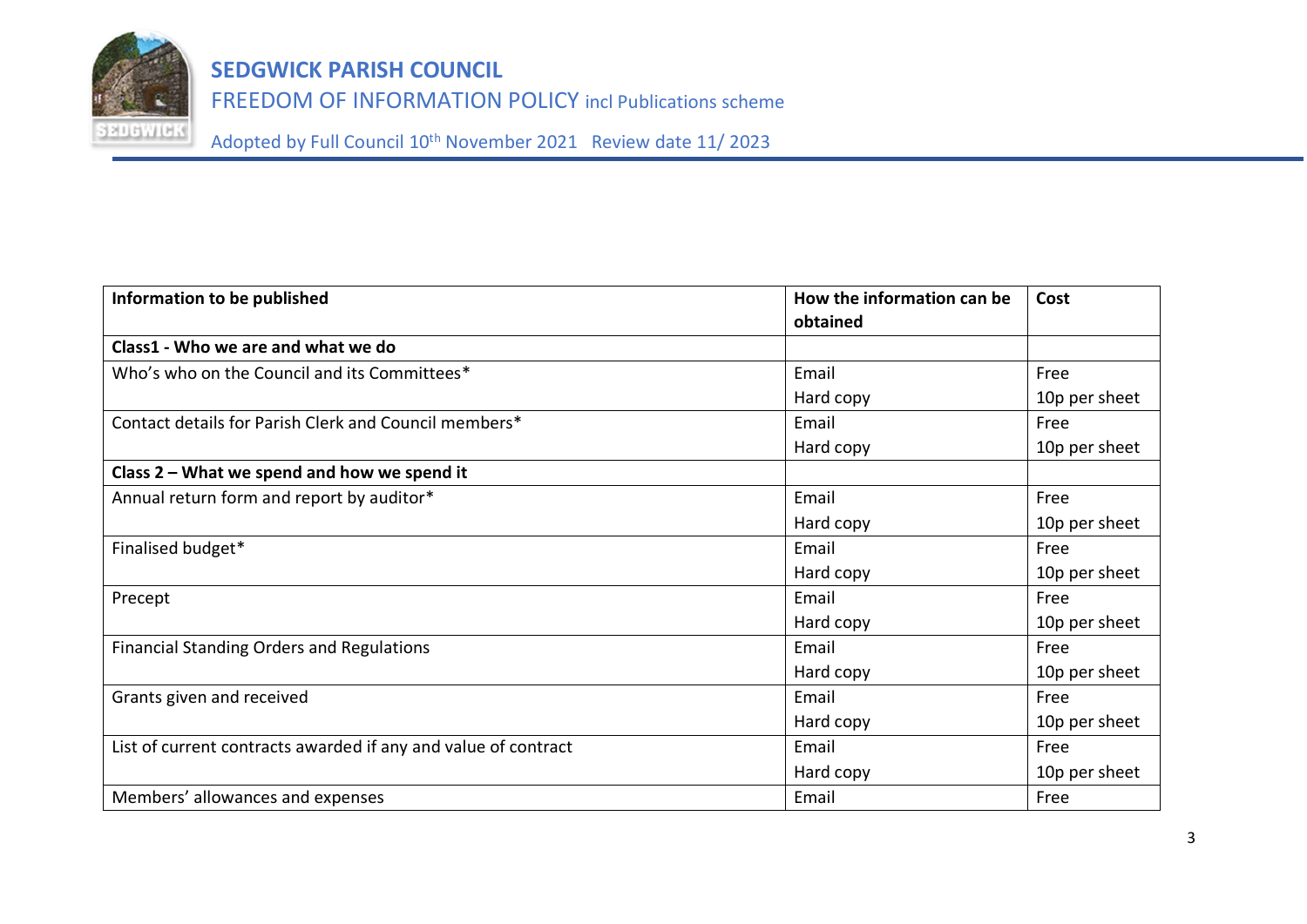

FREEDOM OF INFORMATION POLICY incl Publications scheme

Adopted by Full Council 10<sup>th</sup> November 2021 Review date 11/ 2023

|                                                                                       | Hard copy | 10p per sheet |
|---------------------------------------------------------------------------------------|-----------|---------------|
| Class 3 - What our priorities are and how we are doing                                |           |               |
| Parish Plan (current and previous year as a minimum)                                  | N/A       | N/A           |
| Chairman Annual Report to Parish or Community Meeting*                                | Email     | Free          |
|                                                                                       | Hard copy | 10p per sheet |
| <b>Quality status</b>                                                                 | N/A       | N/A           |
| Class 4 - How we make decisions                                                       |           |               |
| Timetable of meetings *                                                               | Email     | Free          |
|                                                                                       | Hard copy | 10p per sheet |
| Agendas of meetings (as above)* available 3 days before meeting                       | Email     | Free          |
|                                                                                       | Hard copy | 10p per sheet |
| Minutes of meetings (as above) *- n.b. this will exclude information that is properly | Email     | Free          |
| regarded as private to the meeting.                                                   | Hard copy | 10p per sheet |
| Reports presented to council meetings* - n.b. this will exclude information that is   | Email     | Free          |
| properly regarded as private to the meeting.                                          | Hard copy | 10p per sheet |
| Responses to consultation papers                                                      | Email     | Free          |
|                                                                                       | Hard copy | 10p per sheet |
| Responses to planning applications                                                    | Email     | Free          |
|                                                                                       | Hard copy | 10p per sheet |
| Class 5 – Our policies and procedures                                                 |           |               |
| Policies and procedures for the conduct of council business:                          | Email     | Free          |
| Procedural standing orders                                                            | Hard copy | 10p per sheet |
| <b>Financial Regulations</b>                                                          |           |               |
| Committee and sub-committee terms of reference if any                                 |           |               |
| Code of Conduct*                                                                      |           |               |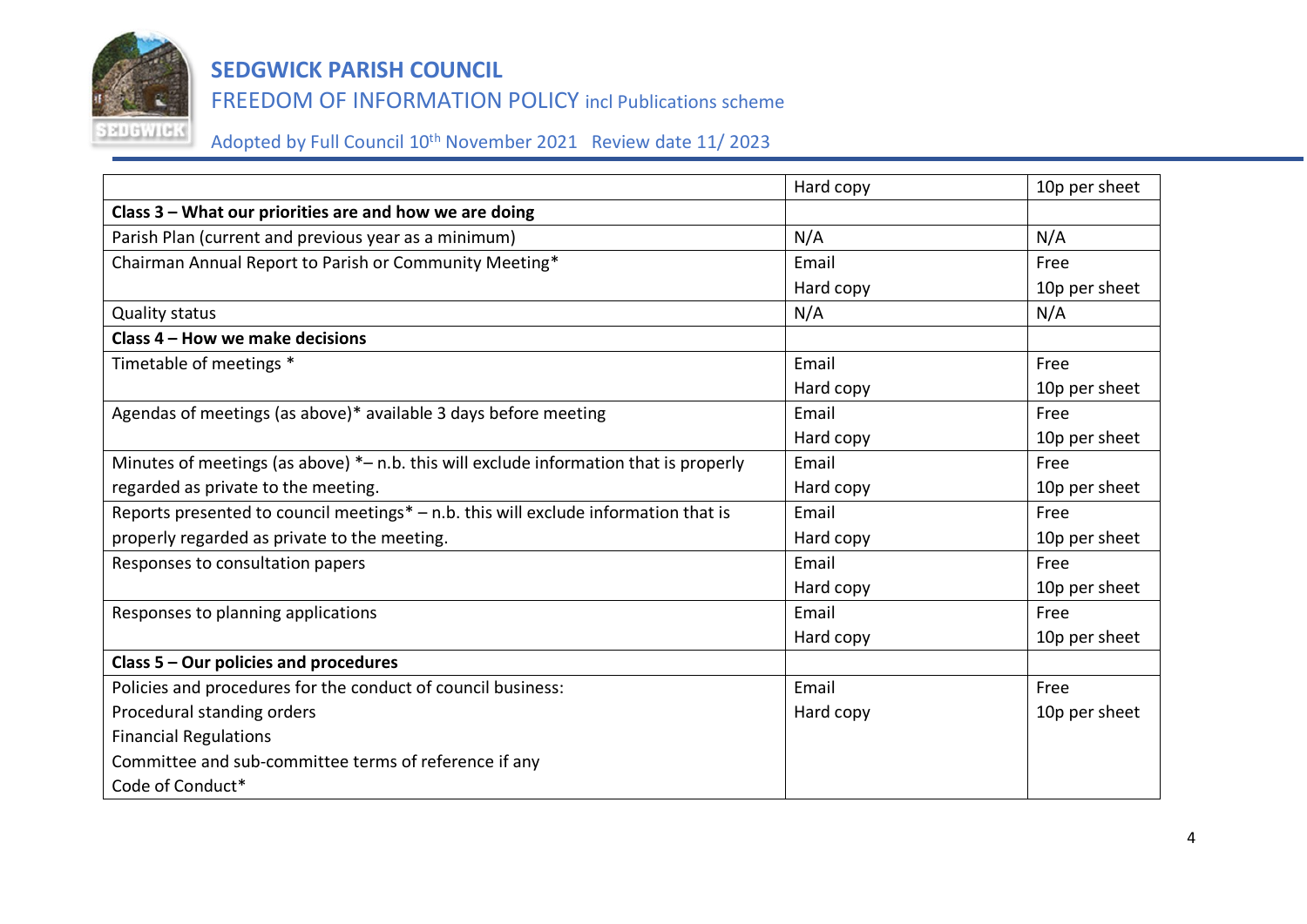

### FREEDOM OF INFORMATION POLICY incl Publications scheme

Adopted by Full Council 10th November 2021 Review date 11/ 2023

| Schedule of charges (for the publication of information)* | Email     | Free          |
|-----------------------------------------------------------|-----------|---------------|
|                                                           | Hard copy | 10p per sheet |
| Class $6$ – Lists and Registers                           |           |               |
| Assets register                                           | Email     | Free          |
|                                                           | Hard copy | 10p per sheet |
| Register of members' interests*                           | Email     | Free          |
|                                                           | Hard copy | 10p per sheet |
| Register of gifts and hospitality if any                  | Email     | Free          |
|                                                           | Hard copy | 10p per sheet |
| Class $7$ – The services we offer                         |           |               |
| Millennium Field and Canal Wildlife Area Management Plan* | Email     | Free          |
|                                                           | Hard copy | 10p per sheet |

### **Contact details: Sylvia Roberts Clerk to the Parish Council Email: [Sedgwick.parish@gmail.com](mailto:Sedgwick.parish@gmail.com) Telephone: 60080**

#### **SCHEDULE OF CHARGES**

This describes how the charges have been arrived at and should be published as part of the guide.

| <b>TYPE OF CHARGE</b>    | <b>DESCRIPTION</b>                         | <b>BASIS OF CHARGE</b>                                      |
|--------------------------|--------------------------------------------|-------------------------------------------------------------|
| <b>Disbursement cost</b> | Photocopying 10p per sheet (black & white) | Actual cost                                                 |
|                          | Postage                                    | Actual cost of Royal Mail standard 2 <sup>nd</sup><br>class |
| <b>Statutory Fee</b>     | As identified in the aforementioned policy | In accordance with the relevant legislation                 |